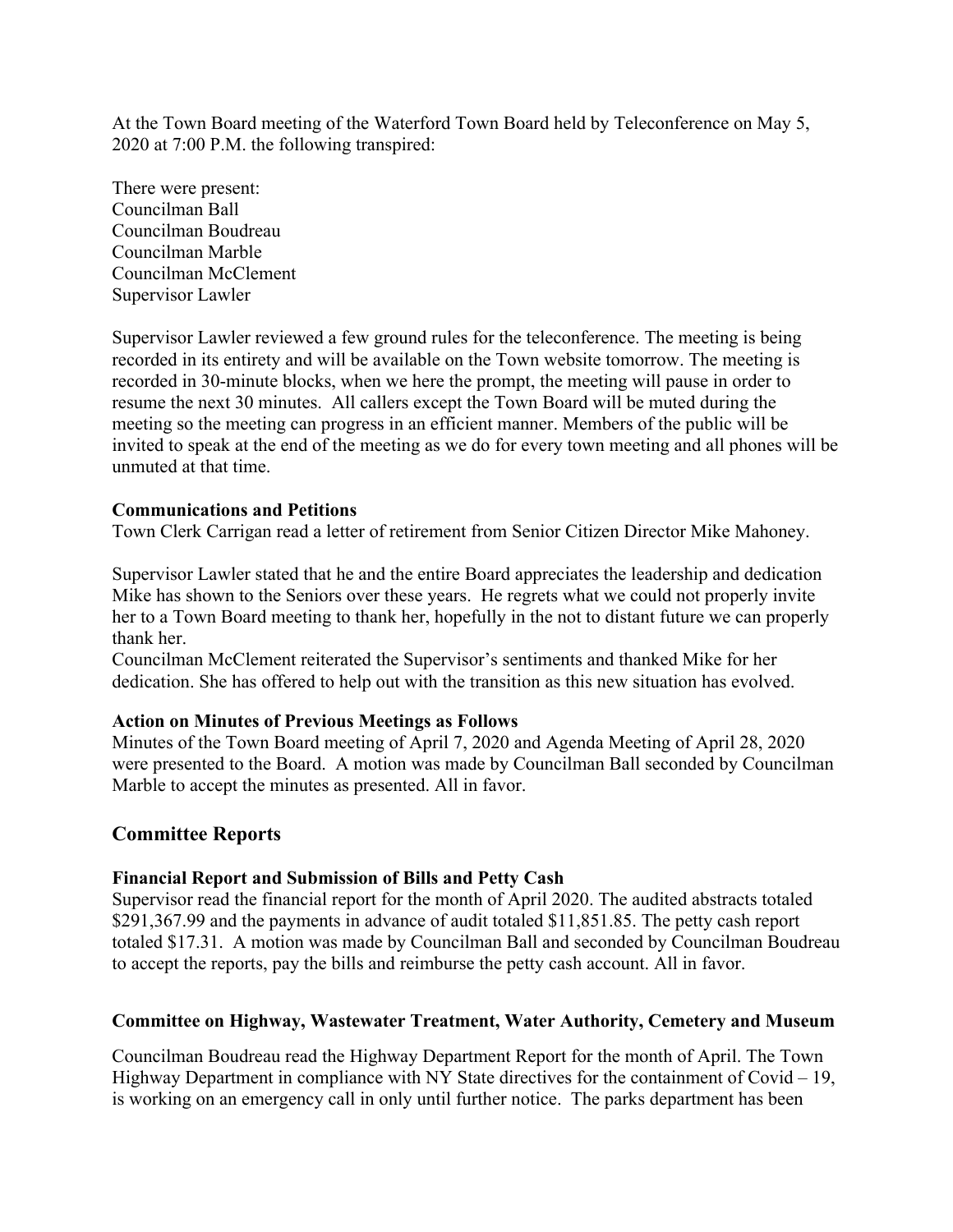cutting and maintaining all of the town parks once a week. Leaf and yard waste collections have been suspended until further notice. The town highway garage is closed to the public until further notice. Trash drop off at the town garage is suspended until further notice, Electronic recycling day has been postponed until September, 19 2020 at the town highway garage from 8am to 1 pm. The town parks are closed to groups of 10 or more. I would also like to remind all town residents about putting Acceptable and Unacceptable items in their Trash Containers, if you put any unacceptable items in your cans it will not be picked up until it is removed. If you are in need of a new garbage can or recycling can please call the Town Clerk's Office at 518-235-8282. If you have any question please call the Town Highway Garage at 518-235-3413. This report was submitted by Highway Superintendent, Harry Martel.

Councilman Boudreau then read the Wastewater Department report for April as submitted by Chief Operator Craig Falcone. We removed: 20,000 gallons of sludge to Albany County 76,000 gallons of sludge to Saratoga County.

Alarms answered:1-Mechanical failure. Normal Maintenance: Checked all pump stations and cleaned floats as needed. Continued maintenance of outside grounds, equipment, and vehicles. Removed influent primary grease from primary tanks and weirs on weekly basis. Used the Vac truck to hose and clean out all of the pump stations due to the heavy loading of wipes, debris and grease. Troy belting conducted generator repair at the Mechanicville Road pump Station. Worked with the highway department to remove debris and plugs, and jet the mains on short 8<sup>th</sup> St. and Davis Ave. Worked with Koester to inspect, install and test our UV disinfection system. All regulatory testing starts on May 1. Replaced the 3-way valve at the Murray Ave airlift station. They also want to remind residents to limit the items that are flushed into the sewer system. Wipes and paper towels are not to be flushed down toilets.

The Councilman then read the monthly report from the Waterford Water Commissioners. The waterworks delivers 31,0600,000 gallons of water during the month. The waterworks staff completed a total of 35service calls and 24 dig safe utility calls. For April, non-emergency service calls have been canceled. The staff also installed new AMR water meters, calibrated and maintained equipment, completed weekly safety meetings and monthly water testing. The annual flushing of hydrants is ongoing and will end May  $22<sup>nd</sup>$ . Flushing is required to maintain water quality and is needed before Summer testing begins. In addition, flushing should be completed prior to the Summer high water usage periods. Staff have been instructed to be flexible and sensitive to the impacts of the Covid-19 crisis on customers. They have also been in contact with other utilities that have already begun their flushing program to evaluate if there are any additional precautions that need to be taken. The last areas on the hydrant flushing schedule are Northside and Dial City.

Councilman Boudreau then gave an update from Town Historian Russ Vandervoort. He has received many requests this past month, he is reviewing newspapers from 1959 and is looking into baseball stories from the 1960's. He is also documenting the coronavirus pandemic at the request of the state.

# **Committee on Public Safety, Emergency Services, and Liaison to Village**

Councilman Ball stated that all EMS and First Responders are responding to calls as they normally would. All these organizations practice safe contact procedures. They ask the public to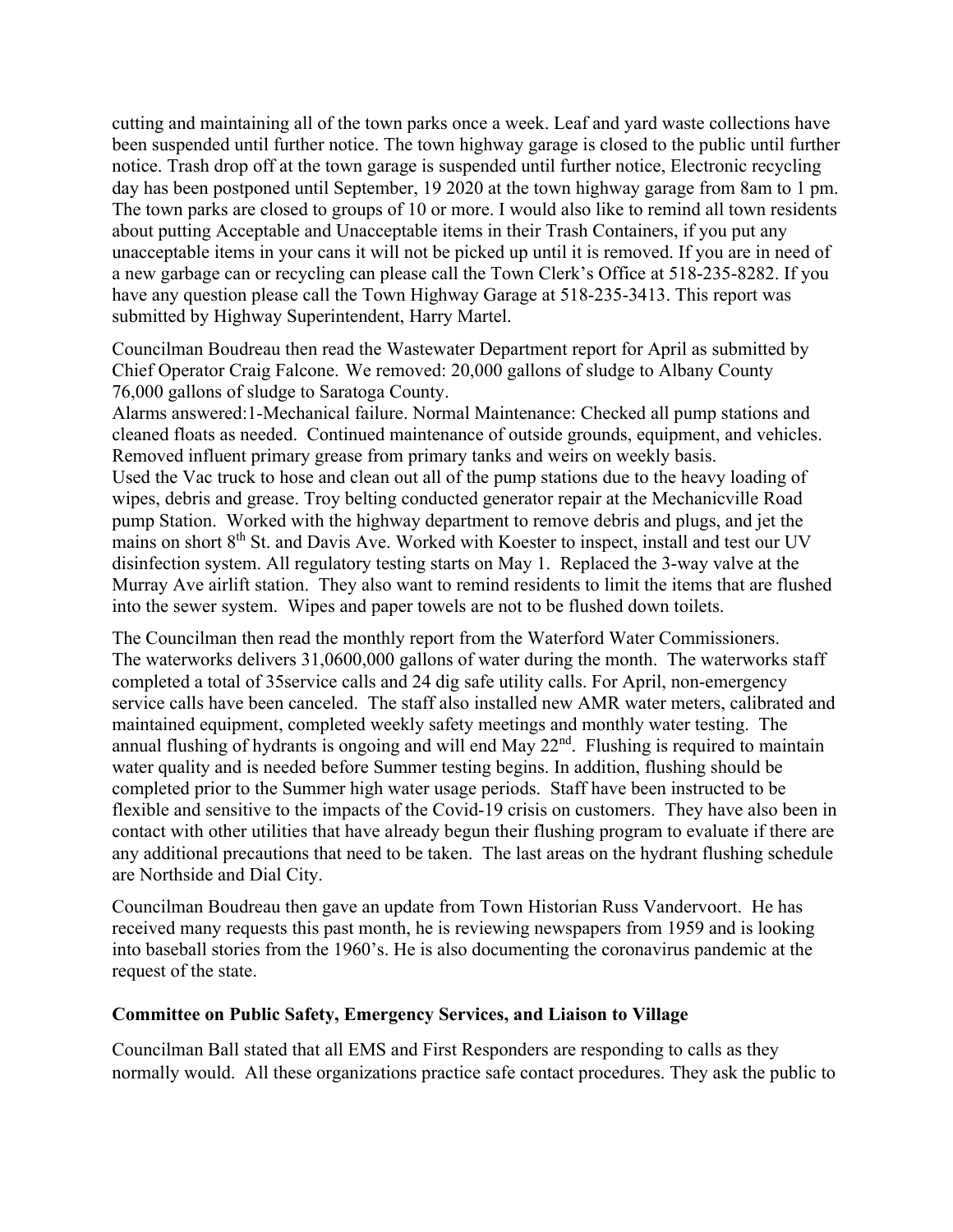be considerate and practice the same procedures. If you are sick, please let them know so they are aware when they arrive.

Councilman Ball then read the Police Department Call report for the month. There was a total of 272 calls; comprised of 3 arrests, 17 MVA, 11 Fire calls, 14 traffic stops, and 11 Animal Control calls. Each Police car is equipped with PPE, they have distributed some to those in need in the community and they were grateful. The radar will be deployed for the season beginning 5/6. As has been seen in the national average, the rate of domestic calls in Waterford has risen since February; February saw 9 calls, March saw 18 calls, and April saw 19 calls. The Waterford Rescue Squad reports the same monthly average for calls. County wide, EMS calls are down 25%.

Councilman Ball stated that we have great first responders in our community. He expressed his gratitude towards those volunteers that show up when we need them.

# **Committee on Veterans, Grants and Funding, Special Projects, Town Hall and Seniors**

Councilman McClement stated that Veterans County Veterans Agency and VFW post 5800 worked on a distribution of paper products to elderly and vulnerable Vets in Town. Any Veterans in need can call 518-884-4115

The Councilman stated that Town Hall, the Highway Garage, and Senior/Community Center we all sanitized and disinfected.

The Hazardous Materials survey was completed on Town Hall, even though the Town Hall Renovation Project is on hold, this is a step that was required for the project.

Mask Distribution took place Friday and Monday for all residents 60 and over. Over 600 reusable masks were distributed, as well as our entire supply of personal-sized hand sanitizer spray. All residents of Van Schoonhoven , all grocery bus riders, and medical bus riders, and home delivered meals have received a mask.

After Board discussion it was determined that the Wednesday 5/6 mask distribution event for Seniors is cancelled. Due to late hour slowdown that was seen on Monday, we feel we have done a good job of distributing masks to our seniors. There will now be a broader distribution, masks will be available Friday 10-4 to all residents of the community while supplies last. This will be shared on Facebook and the Town website. If there are Seniors who are still in need of a mask please come Friday or contact Town Hall.

The Senior Medical Van is still operating for those with medically necessary appointments. Medical Transportation for the month: Medical appointments - 11 Cancellations - 10 Total miles - 345.2 Total Hours - 20.45 Grocery Bus to Hannaford Supermarket for the month: Passengers - 44 Miles - 105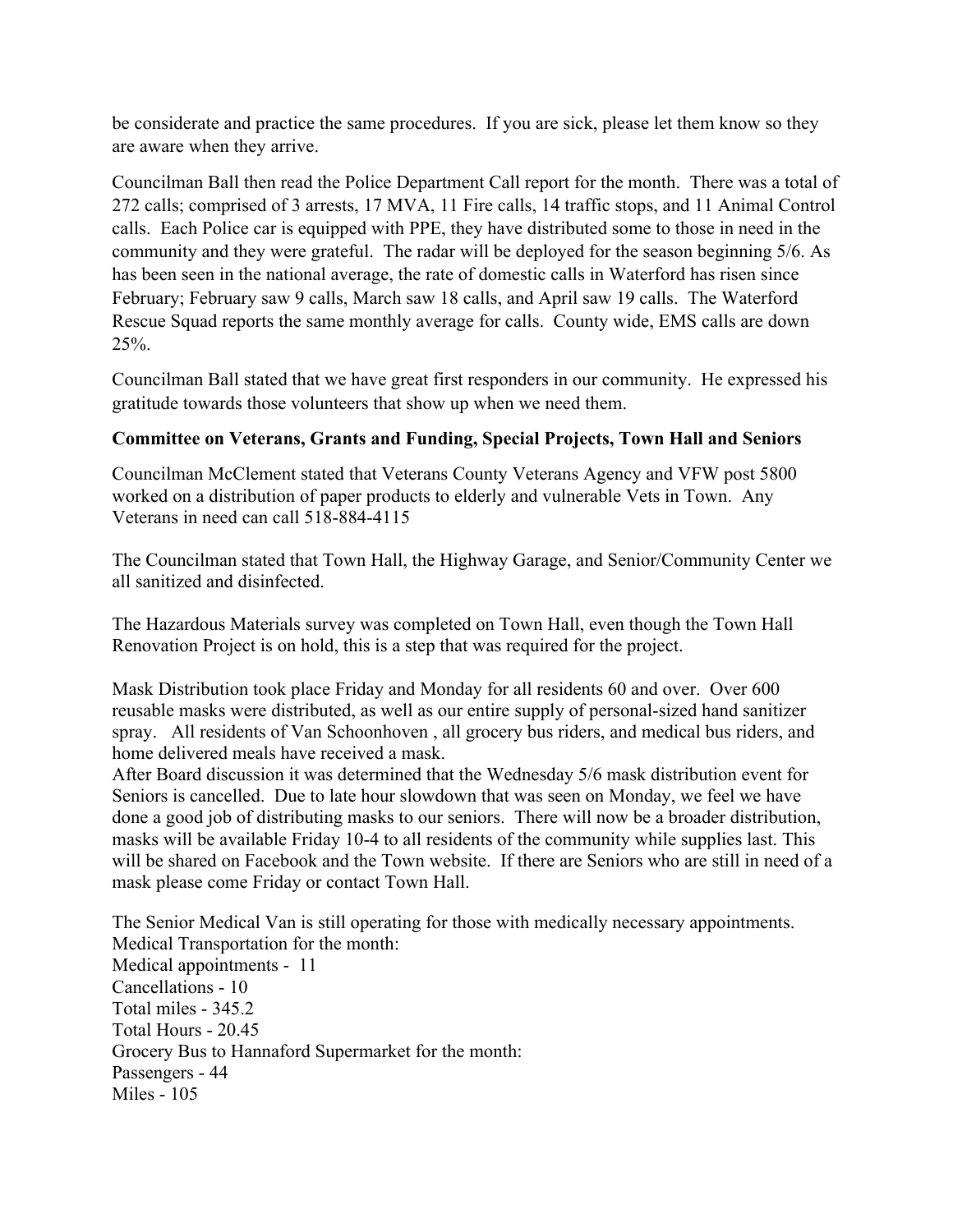Hours - 13.15 Councilman McClement stated that as the County Veterans Administrator he will be participating in the Emergency Services Facebook Live Event on Wednesday**.** 

# **Committee on Youth, Playground, Pool, Festivals, Library, WHUFSD, and Visitor Center**

Councilman Marble personally thanked paramedics and Officers Dilbone and McGreevey for their professionalism and response when called to her home for a medical emergency. They treated her mother great and did a wonderful job.

Councilman Marble then read the April monthly report from the Canal visitor center. The Hurst Harbor Center remains closed until further notice. Canalfest- Scheduled for Saturday and Sunday May 16 and 17 has been cancelled. Steamboat Meet- Scheduled for Saturday July 4<sup>th</sup> has been cancelled. The NYS Canal System is closed and will remain closed until further notice. Work is ongoing to maintain the Hurst Harbor Center and surrounding campus. While the visitor Center/Dock Office remain closed there is a possibility that some boats will arrive via the Federal Lock and we are preparing to receive them. We continue to communicate with the Canal Corporation and exchange information to maintain continuity.

The Councilman then gave an update on the Waterford Library. Not too much to say from the Library at the moment. It does appear that the 2021 budget vote will be bundled with the WHHS district budget vote that is supposed to take place on June  $9<sup>th</sup>$ , by absentee ballot. They are in discussion with the school on how to coordinate that process. They are working on reopening plans and waiting on word from NYS on when we will be allowed to do so.

The Town is accepting applications for lifeguards. Applications can be found on the town website and mailed to the Town Hall 65 Broad St to the Supervisor's Office. Hopefully we will get the ok to open the town pool for the summer season.

# **Supervisors Report**

Supervisor Lawler spoke of the large severe landslide that happened Sunday at 3:30pm at the southeast end Weaver Avenue. There was destruction of land and large trees causing four homes to be evacuated at this time. Three homes are at the top of the hill, two of those being on Middletown Rd, and one home is at the bottom of the hill. The house at the bottom has about 100 feet of their driveway buried with close to 25-30 feet of dirt and trees. Of the three homes on top, one home will be vacated for the foreseeable future. We are monitoring the situation related to the other two homes. Maybe next week they will be able to return, it all depends. The Supervisor meets at the site at 10am every day with the head engineer and emergency services to measure the rate of change. There is still earth falling, the embankment is still crumbling, the rate has slowed, but with rain coming we are concerned about stability. We are asking the public please do not venture onto properties to take pictures. The crest is extremely unstable. Today the Highway Department erected jersey barriers to stop people from driving to these areas. We need to keep people away for safety reasons. Use the canal trail is you wish to see, stay off all properties involved in this landslide. We will continue daily meetings to monitor the embankment. We are now concerned about the rain impact. Through Monday, the evacuations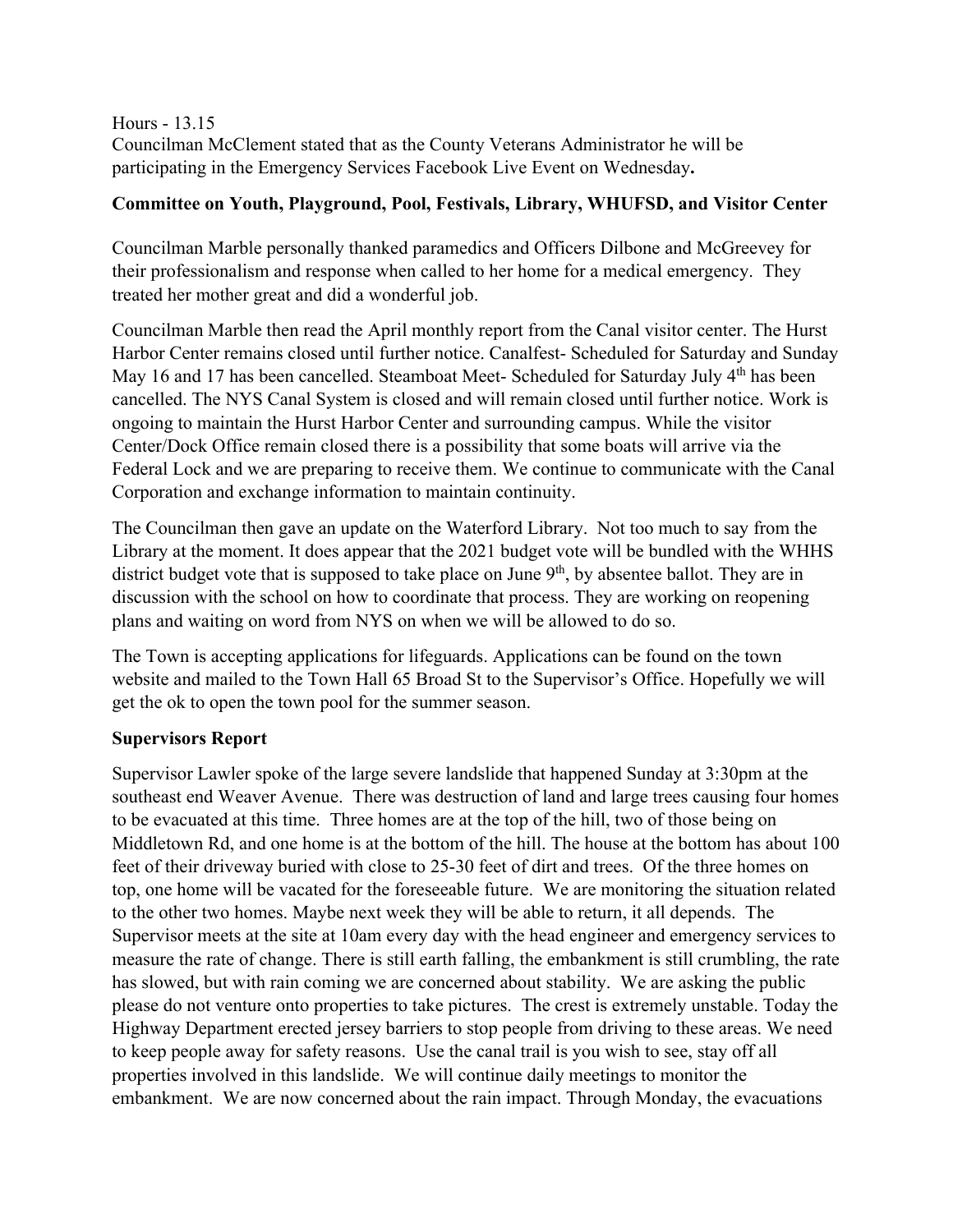are still in place. These residents have been extremely cooperative, we know it is difficult to ask them to stay away, but staying is dangerous at this time. Emergency services, Chief Don Baldwin, are at the site every day. They are truly a gift to our community and do a fantastic job.

### **General Orders**

### RESOLUTION # 38

RESOLVED, that Michael Gallo be and he is hereby hired as Pool Director for the 2020 season at a salary of \$20.00 per hour, not to exceed 40 hours per week to be paid in weekly installments by the Supervisor without the necessity of pre-audit by the Town Board.

Offered by Councilman Marble Seconded by Councilman Boudreau

Councilman Ball yes Councilman Boudreau yes Councilman Marble yes Councilman McClement yes Supervisor Lawler yes

### RESOLUTION # 39

RESOLVED, that the Supervisor be and he is hereby authorized to enter into an agreement with Essence of Time for an amount not to exceed \$1800.00 for assessment, inspection and possible repair of the Town Hall tower clock.

Offered by Councilman McClement Seconded by Councilman Ball

Councilman Ball yes Councilman Boudreau yes Councilman Marble yes Councilman McClement yes Supervisor Lawler yes

### RESOLUTION # 40

**WHEREAS**, the Town of Waterford entered into a contract with Evolution Construction Services on April 25, 2019 to perform paving services and to provide material for Town roads for a period of twelve months from April 25, 2019 which work has been completed and accepted; and

**WHEREAS**, said contract provided for a 5% retainage on all certified and accepted progress payments payable twelve months after completion and acceptance of work,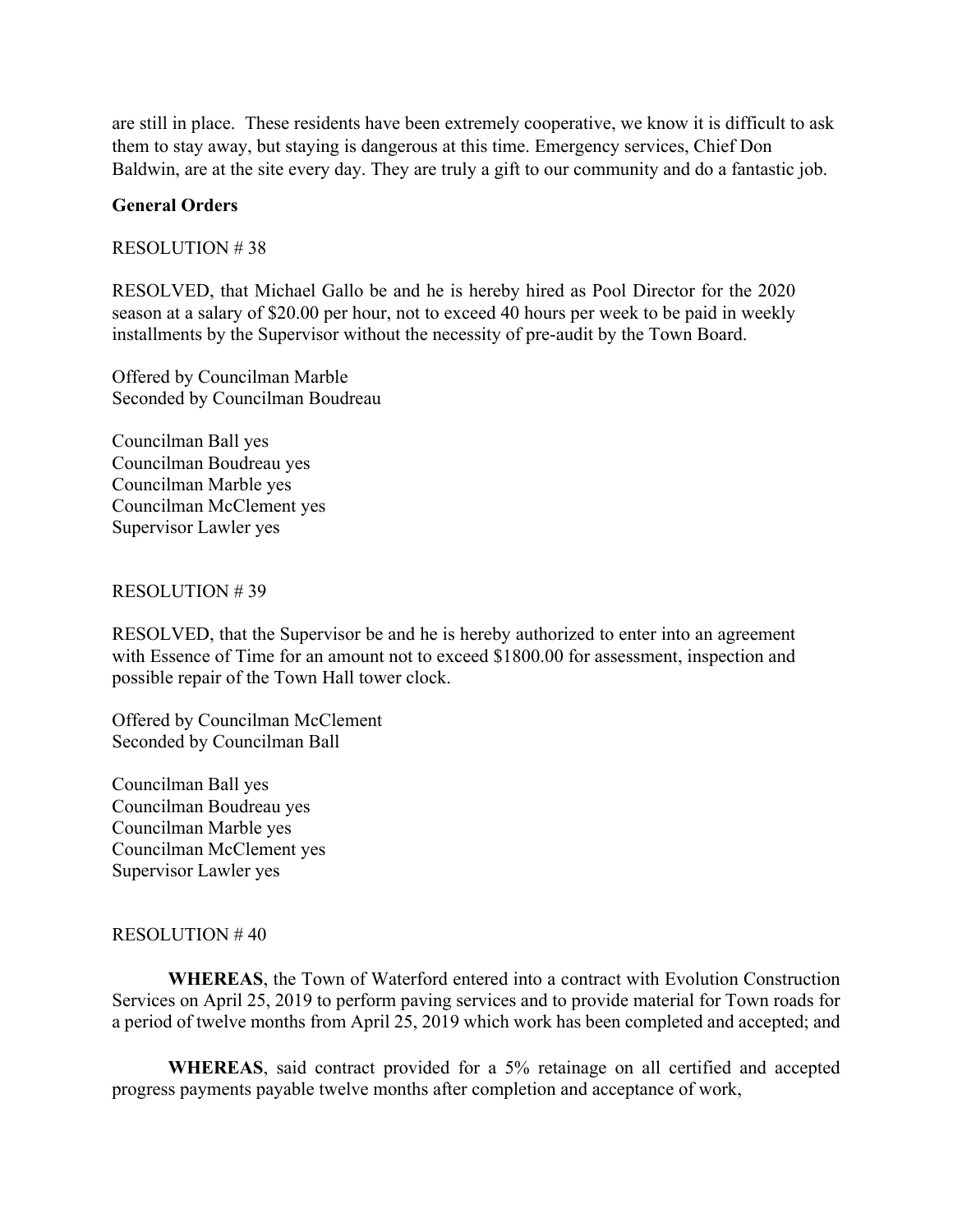**NOW, THEREFORE, BE IT RESOLVED,** that the Town Board authorizes the Town Supervisor to authorize the release of retainage funds being held by Evolution Construction Services for the 2019 paving contract.

Offered by Councilman Boudreau Seconded by Councilman Marble

Councilman Ball yes Councilman Boudreau yes Councilman Marble yes Councilman McClement yes Supervisor Lawler yes

RESOLUTION # 41

### **Resolution Authorizing Purchase Contract**

**WHEREAS**, subdivision 16 of the New York General Municipal Law 103 ("Piggybacking Law") permits political subdivisions to make purchases of apparatus, materials, equipment or supplies, or to contract for services related to the installation thereof, through the use of a contract let by the United States of America or any agency thereof, any state or any county or political subdivision or district therein provided that the contract has been let in a manner that constitutes competitive bidding consistent with New York State law, and is made available for use by other governmental entities; and

**WHEREAS**, the Town has previously adopted a local law authorizing purchase contracts based on lowest responsible bidder or best value contract award; and

 **WHEREAS**, the Town Board is desirous of obtaining necessary labor, materials, tools, equipment and supervision to complete certain reclamation and paving work on various roads within the Town; and

 **WHEREAS**, Saratoga County Bid Specifications #20-PWPSR-46R – Pavement Service Rates and Saratoga County Bid Specifications #20-PWAC-3R – Asphalt Concrete Bid are on file with the Town Clerk and provide for pricing and other contractual terms for paving and asphalt concrete which is available to other municipal entities anywhere in New York State. See, Bid Package, "Instructions to Bidders/General Conditions"; and

**WHEREAS**, the Town Board has reviewed the bid specifications and contracts as awarded by the County of Saratoga County; and

**WHEREAS**, after due review and consideration, the Town Board finds that that the contracts were let by a political subdivision of the United States; that the contracts were made available for use by other governmental units, and that the contracts were let in a manner that constitutes competitive bidding consistent with New York law, including public solicitation of the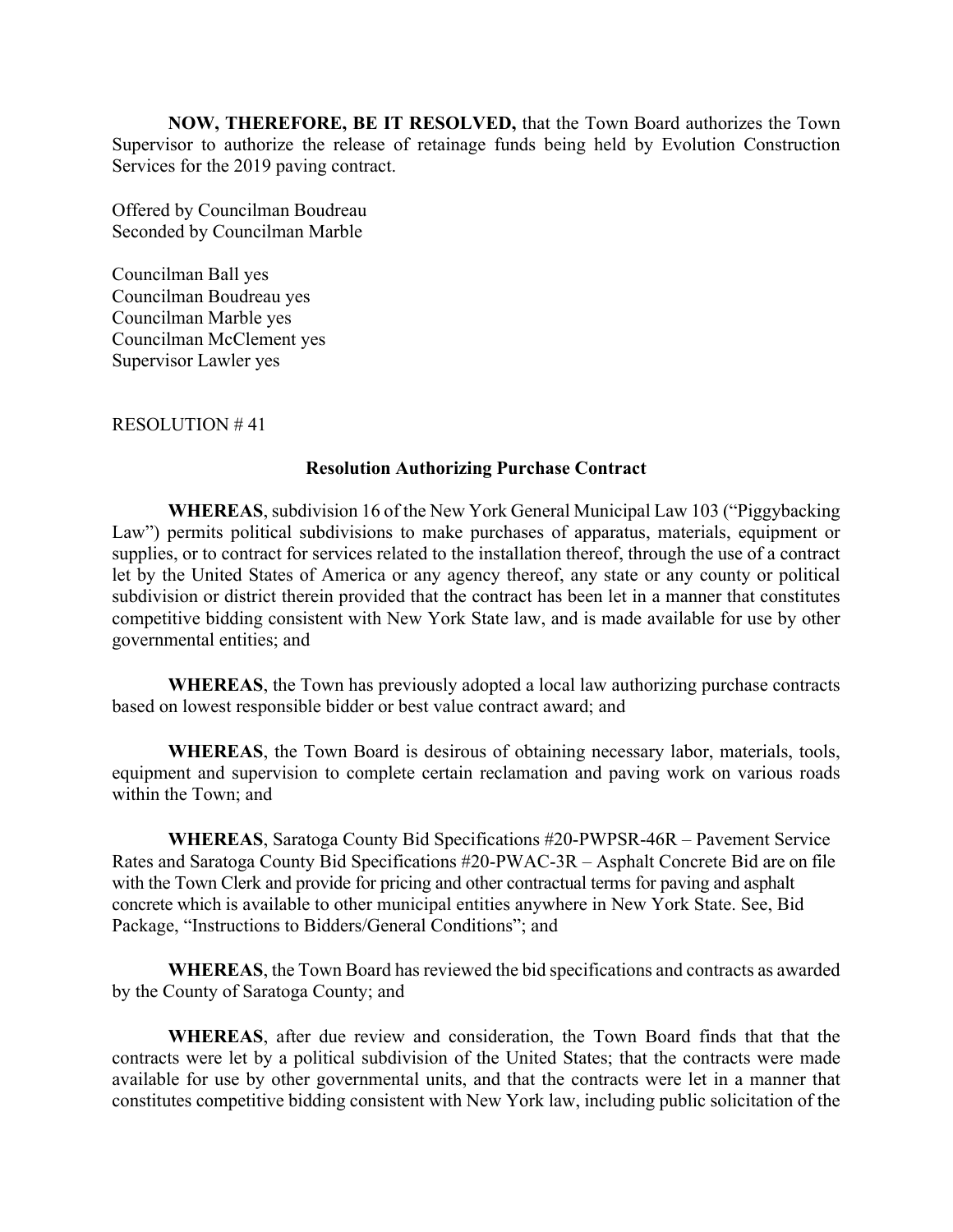request for bid proposal, preparation of bid specifications; submission of sealed bids; and evaluation and contract award based on best value and/or lowest responsible bidder requirements; and

**WHEREAS**, the Town further finds that Evolution Construction Services LLC is a reputable contractor; that the pricing offered is reasonable; that the pricing contract provides a cost-savings and that piggybacking will provide further cost savings by reducing administrative expenses that would otherwise be incurred if the Town initiated its own competitive bidding process; and

**NOW, THEREFORE, BE IT RESOLVED,** that the Town Board authorizes the Town Clerk to piggyback on the County of Saratoga; and be it further

**RESOLVED** that the Town Board authorizes the Town Supervisor to execute a contract, the form of which is to be approved by the attorneys for the Town, with Evolution Construction Services LLC to furnish paving services and materials for various Town roads as directed by the Town in an amount not to exceed \$139,419.64.

Offered by Councilman Boudreau Seconded by Councilman Marble

Councilman Ball yes Councilman Boudreau yes Councilman Marble yes Councilman McClement yes Supervisor Lawler yes

RESOLUTION #42

## **BOND RESOLUTION OF THE TOWN BOARD OF THE TOWN OF WATERFORD, SARATOGA COUNTY, NEW YORK (THE "TOWN"), AUTHORIZING THE RECONSTRUCTION AND REPAVING OF ROADS THROUGHOUT THE TOWN; STATING THE MAXIMUM ESTIMATED COST THEREOF IS \$150,000; APPROPRIATING SAID AMOUNT THEREFOR; AND AUTHORIZING THE ISSUANCE OF UP TO \$150,000 IN SERIAL BONDS OF THE TOWN TO FINANCE SAID APPROPRIATION**

WHEREAS, the Town Board (the "Town Board") of the Town of Waterford, Saratoga County, New York (the "Town") proposes to authorize the issuance of \$150,000 in serial bonds of the Town to finance the reconstruction and repaving of roads throughout the Town, including, as necessary or appropriate, the construction or reconstruction of sidewalks, curbs, gutters, drainage, landscaping, and grading or improving right of way improvements in connection therewith (collectively, the "Project"), at an estimated maximum cost of \$150,000; and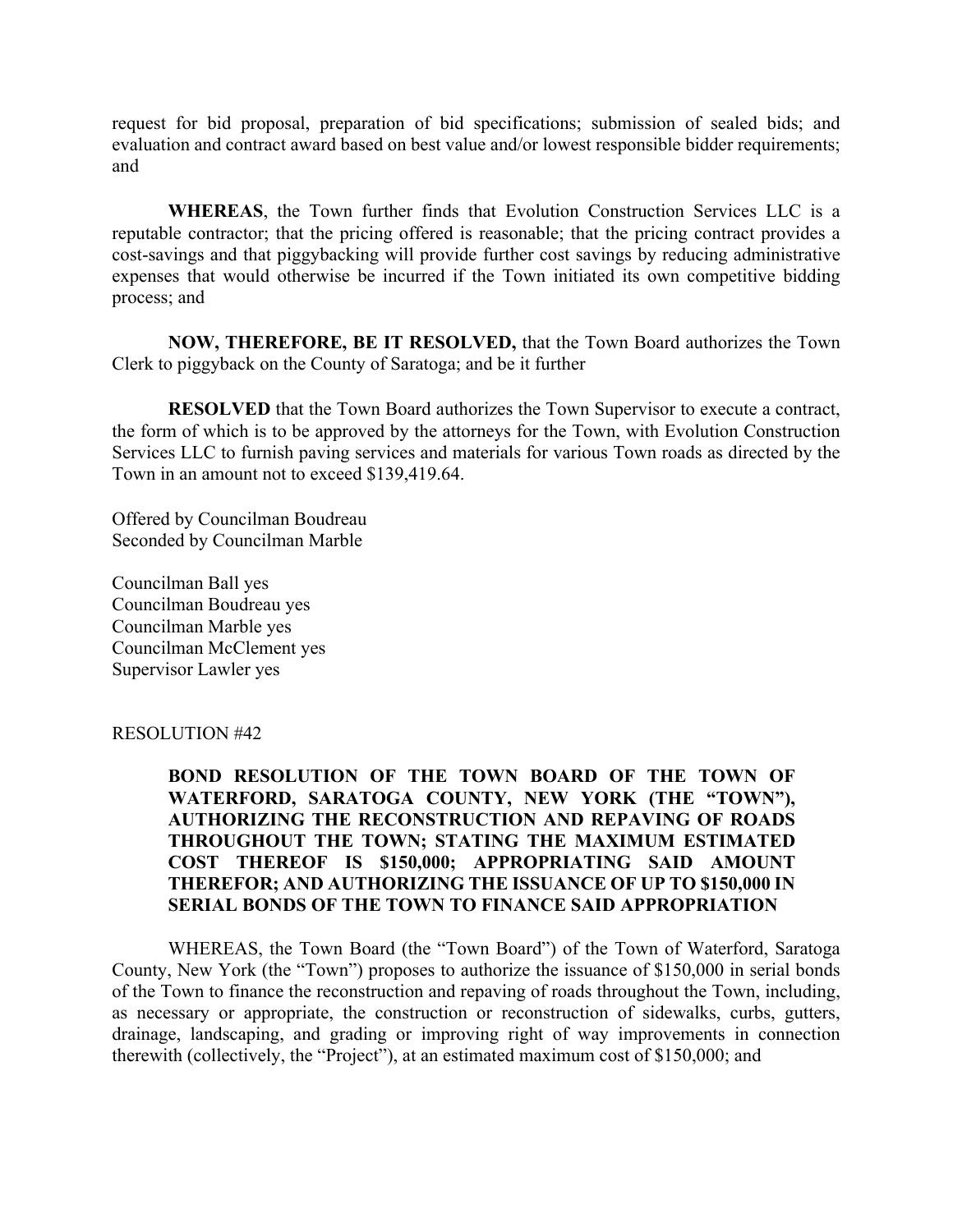WHEREAS, the Town Board now wishes to appropriate funds for the Project and to authorize the issuance of the Town's serial bonds or bond anticipation notes to finance said appropriation.

THE TOWN BOARD OF THE TOWN OF WATERFORD, SARATOGA COUNTY, NEW YORK (the "Town") HEREBY RESOLVES (by the affirmative vote of not less than twothirds of all the members of such body), AS FOLLOWS:

SECTION 1. The Town is hereby authorized to undertake the reconstruction and repaving of roads throughout the Town, including, as necessary or appropriate, the construction or reconstruction of sidewalks, curbs, gutters, drainage, landscaping, and grading or improving right of way improvements in connection therewith. It is hereby determined that the maximum estimated cost of the aforementioned specific object or purpose is \$150,000, said amount is hereby appropriated therefor and the plan for the financing thereof shall consist of (i) the issuance of the \$150,000 in serial bonds of the Town authorized to be issued pursuant to this resolution or bond anticipation notes issued in anticipation of such bonds, and (ii) unless paid from other sources, the levy and collection of taxes on all taxable real property of the Town to pay the principal of such bonds or notes and the interest thereon as the same become due and payable.

SECTION 2. Serial bonds of the Town in the principal amount of \$150,000 are hereby authorized to be issued pursuant to provisions of Local Finance Law, constituting Chapter 33-a of the Consolidated Laws of the State of New York (the "Law") to finance the aforementioned class of object or purpose.

SECTION 3. It is hereby determined that the period of probable usefulness of the aforementioned specific object or purpose is fifteen (15) years, pursuant to subdivision 20(c). of paragraph a. of Section 11.00 of the Law.

SECTION 4. The final maturity of the bonds herein authorized to be issued shall be in excess of five (5) years measured from the date of issuance of the first serial bond or bond anticipation note issued pursuant to this resolution.

SECTION 5. The temporary use of available funds of the Town, not immediately required for the purpose or purposes for which the same were borrowed, raised or otherwise created, is hereby authorized pursuant to Section 165.10 of the Law, for the capital purposes described in Section 1 of this resolution. The Town shall reimburse such expenditures with the proceeds of the bonds or bond anticipation notes authorized by Section 1 of this resolution. This resolution shall constitute a declaration of "official intent" to reimburse the expenditures authorized by Section 1 hereof with the proceeds of the bonds and bond anticipation notes authorized herein, as required by United States Treasury Regulations Section 1.150-2.

SECTION 6. Each of the serial bonds authorized by this resolution and any bond anticipation notes issued in anticipation of said bonds shall contain the recital of validity prescribed by Section 52.00 of the Law and said serial bonds and any bond anticipation notes issued in anticipation of said bonds shall be general obligations of the Town, payable as to both principal and interest by a general tax upon all the real property within the Town without legal or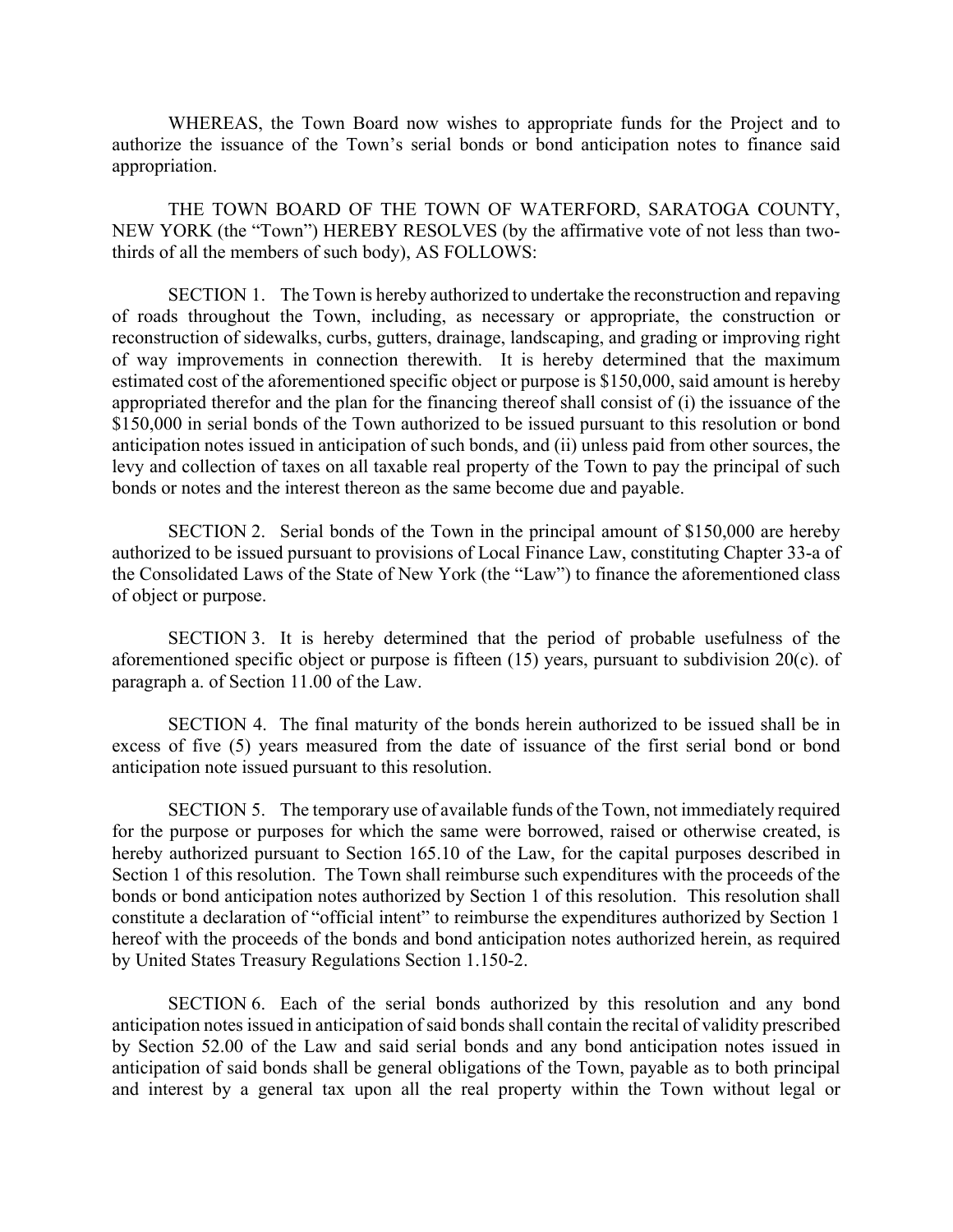constitutional limitation as to rate or amount. The faith and credit of the Town are hereby irrevocably pledged to the punctual payment of the principal and interest on said serial bonds and bond anticipation notes and provisions shall be made annually in the budget of the Town by appropriation for (a) the amortization and redemption of the bonds and bond anticipation notes to mature in such year and (b) the payment of interest to be due and payable in such year.

SECTION 7. Subject to the provisions of this resolution and of the Law, pursuant to the provisions of Section 30.00 relative to the authorization of the issuance of bond anticipation notes or the renewals of said obligations and of Section 21.00, Section 50.00, Section 54.90, Sections 56.00 through 60.00 and Sections 62.10 and 63.00 of the Law, the powers and duties of the Town Board relative to authorizing serial bonds and bond anticipation notes and prescribing terms, form and contents as to the sale and issuance of bonds herein authorized, including without limitation the determination of whether to issue bonds having substantially level or declining debt service and all matters relating thereto, and of any bond anticipation notes issued in anticipation of said bonds, and the renewals of said bond anticipation notes, are hereby delegated to the Town Supervisor of the Town, the chief fiscal officer of the Town (the "Town Supervisor"). Further, pursuant to subdivision b. of Section 11.00 of the Law, in the event that bonds to be issued for the object or purpose authorized by this resolution are combined for sale, pursuant to subdivision c. of Section 57.00 of the Law, with bonds to be issued for one or more objects or purposes authorized by other resolutions of the Town, then the power of the Town Board to determine the "weighted average period of probable usefulness" (within the meaning of subdivision a. of Section 11.00 of the Law) for such combined objects or purposes is hereby delegated to the Town Supervisor, as the chief fiscal officer of the Town.

SECTION 8. The Town Supervisor of the Town is hereby further authorized to take such actions and execute such documents as may be necessary to ensure the continued status of the interest on the bonds authorized by this resolution and any notes issued in anticipation thereof, as excludable from gross income for federal income tax purposes pursuant to Section 103 of the Internal Revenue Code of 1986, as amended (the "Code") and to designate the bonds authorized by this resolution and any notes issued in anticipating thereof, if applicable, as "qualified taxexempt obligations" in accordance with Section  $265(b)(3)(B)(i)$  of the Code.

SECTION 9. The Town Supervisor is further authorized to enter into a continuing disclosure undertaking with or for the benefit of the initial purchasers of the bonds or notes authorized by this resolution in compliance with the provisions of Rule 15c2-12, promulgated by the Securities and Exchange Commission pursuant to the Securities Exchange Act of 1934.

SECTION 10. The intent of this resolution is to give the Town Supervisor sufficient authority to execute those applications, agreements and instruments, or to do any similar acts necessary to affect the issuance of the aforesaid serial bonds or bond anticipation notes without resorting to further action of this Town Board.

SECTION 11. The Town Board hereby determines that the Project constitutes a "Type II" action within the meaning of the State Environmental Quality Review Act and the regulations of the New York State Department of Environmental Conservation thereunder (collectively,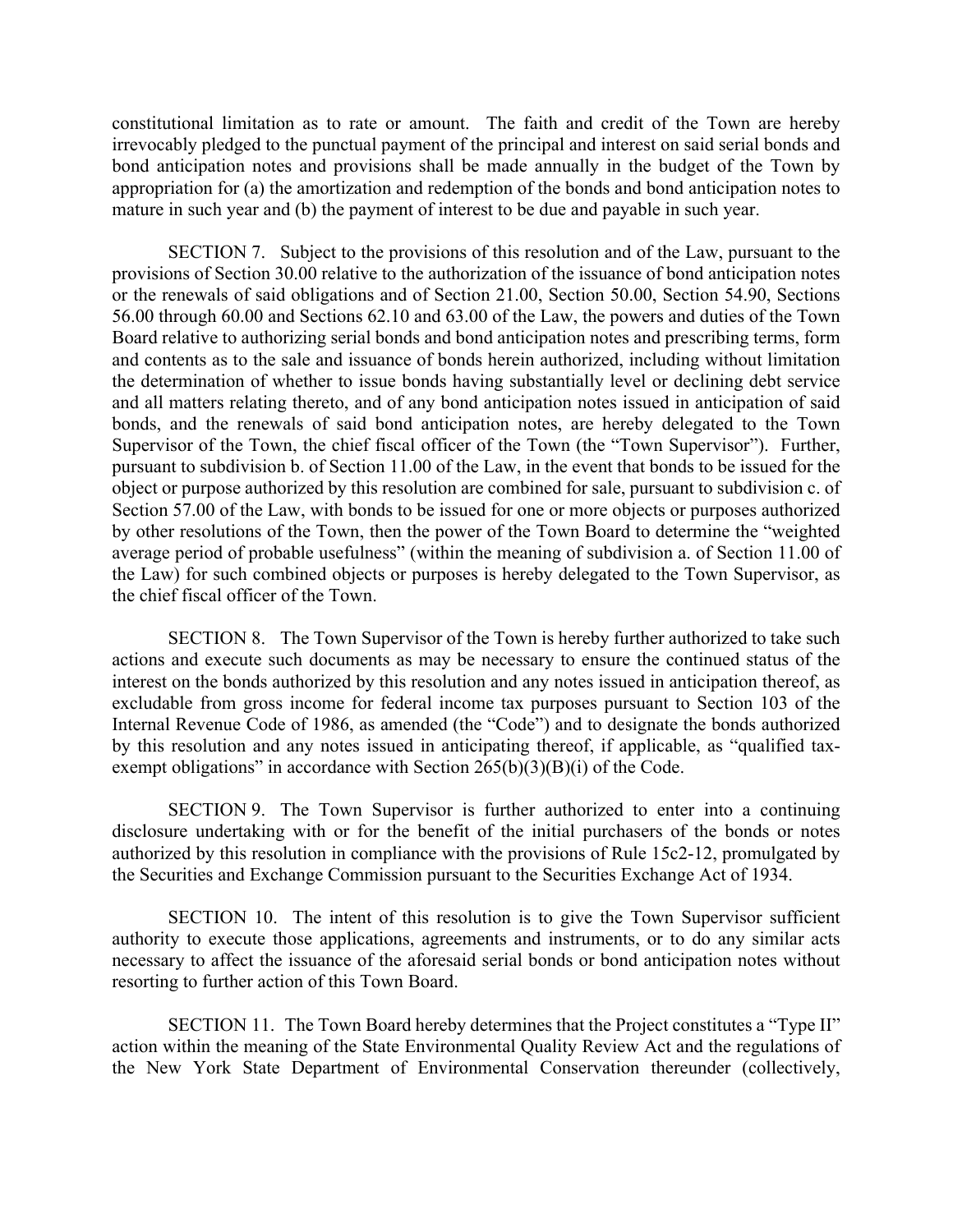"SEQRA") and that no further action under SEQRA with respect to the Project need be taken by the Town Board as a condition precedent to the adoption of this resolution.

SECTION 12. Pursuant to subdivision b. of Section 35.00 of the Law, this resolution is subject to a permissive referendum in the manner prescribed by Article Seven of the Town Law of the State of New York (the "Town Law"). The Town Clerk is hereby authorized and directed, within ten (10) days after the date of adoption of this resolution, to publish and post a notice satisfying the requirements of Section 90 of the Town Law, which shall set forth the date of adoption of this resolution, shall contain an abstract hereof, and shall specify that this resolution was adopted subject to a permissive referendum. Such notice shall be published in the official newspaper of the Town for such purpose.

SECTION 13. This resolution shall take effect thirty (30) days after the date of its adoption or, if within such thirty (30) day period there is filed with the Town Clerk a petition subscribed and acknowledged by the number of qualified electors of the Town required by Section 91 of the Town Law and in the manner specified in such Section, until approved by the affirmative vote of a majority of such qualified electors voting on a proposition for its approval.

SECTION 14. The validity of the bonds authorized by this resolution and of any bond anticipation notes issued in anticipation of said bonds may be contested only if:

(a) such obligations are authorized for an object or purpose for which the Town is not authorized to expend money; or

(b) the provisions of law which should be complied with at the date of the publication of such resolution are not substantially complied with,

and an action, suit or proceeding contesting such validity is commenced within twenty (20) days after the date of such publication; or

(c) such obligations are authorized in violation of the provisions of the Constitution.

SECTION 15. Upon this resolution becoming effective, the Town Clerk is hereby authorized and directed to cause a copy of this resolution, or a summary thereof, to be published, together with a notice attached in substantially the form as prescribed in Section 81.00 of the Law, in the official newspaper(s) of the Town for such purpose, together with a notice of the Town Clerk substantially the form provided in Section 81.00 of the Law.

Offered by Councilman Boudreau Seconded by Councilman McClement

Councilman Ball yes Councilman Boudreau yes Councilman Marble yes Councilman McClement yes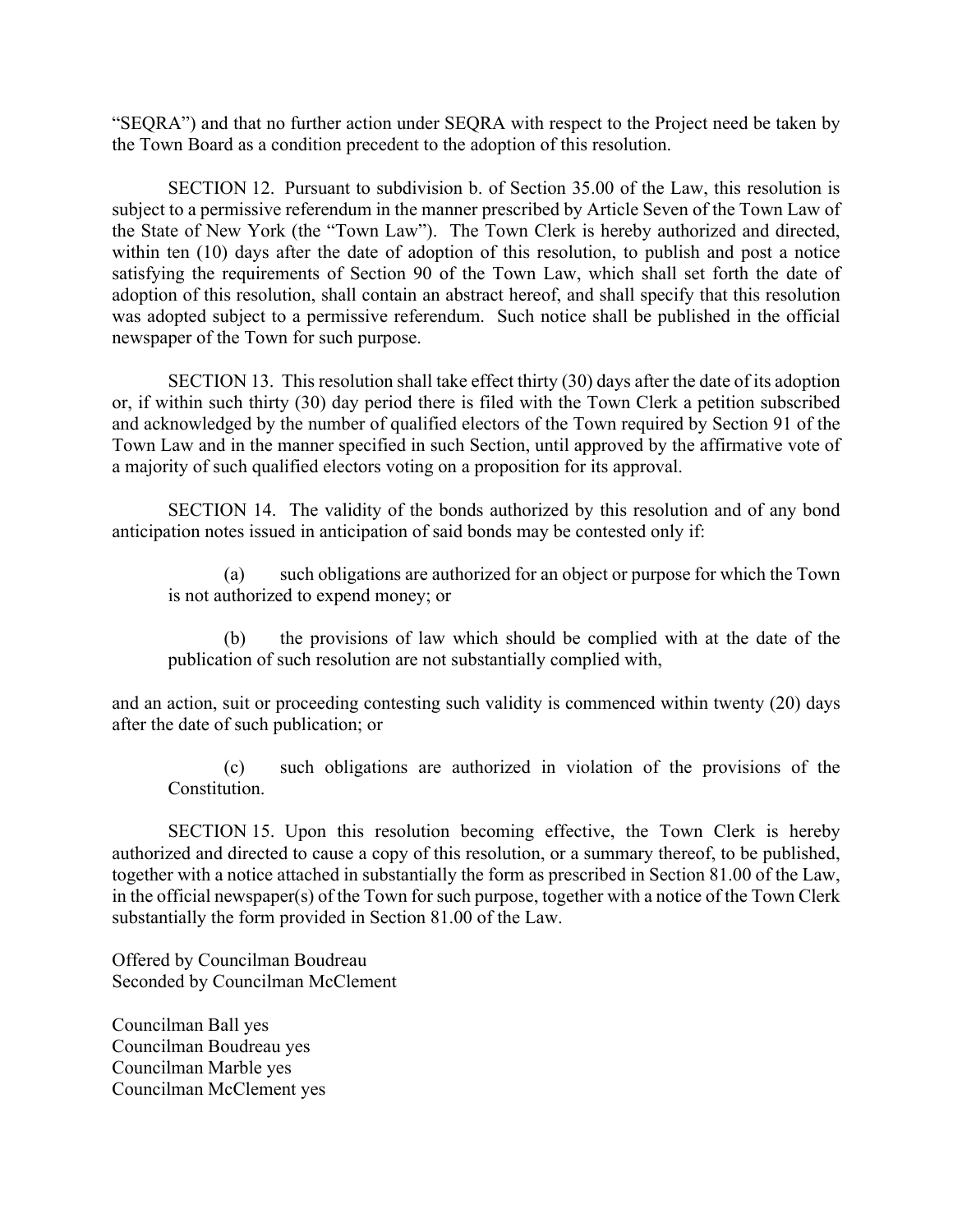Supervisor Lawler yes

## RESOLUTION # 43

RESOLVED, that the Supervisor be and he is hereby authorized to sign change order #1 for the Mohawk Gateway Streetscape Project in the amount of \$259,323.00 reducing the total contract amount to \$537,479.19.

Offered by Councilman Marble Seconded by Councilman Boudreau

Councilman Ball yes Councilman Boudreau yes Councilman Marble yes Councilman McClement yes Supervisor Lawler yes

RESOLUTION # 44

RESOLVED, that the Supervisor be and he is authorized to sign Amendment #2 for Adirondack Mountain Engineering PC in the amount of \$15,000.00. The agreement total has increased to \$52,500 for work on the Mohawk Gateway Streetscape/NYSDOT Betterment Improvement Project.

Offered by Councilman Boudreau Seconded by Councilman McClement

Councilman Ball yes Councilman Boudreau yes Councilman Marble yes Councilman McClement yes Supervisor Lawler yes

## **Other Business**

### RESOLUTION # 45

Be it resolved that the Town Board of the Town of Waterford hereby authorizes the Town Supervisor to execute an agreement with Capital Markets Advisors, LLC in an amount not to exceed \$11,500.00 for Financial Advisory Services to be provided in conjunction with the Town's 2020 sale of serial bonds.

Offered by Councilman Boudreau Seconded by Councilman McClement